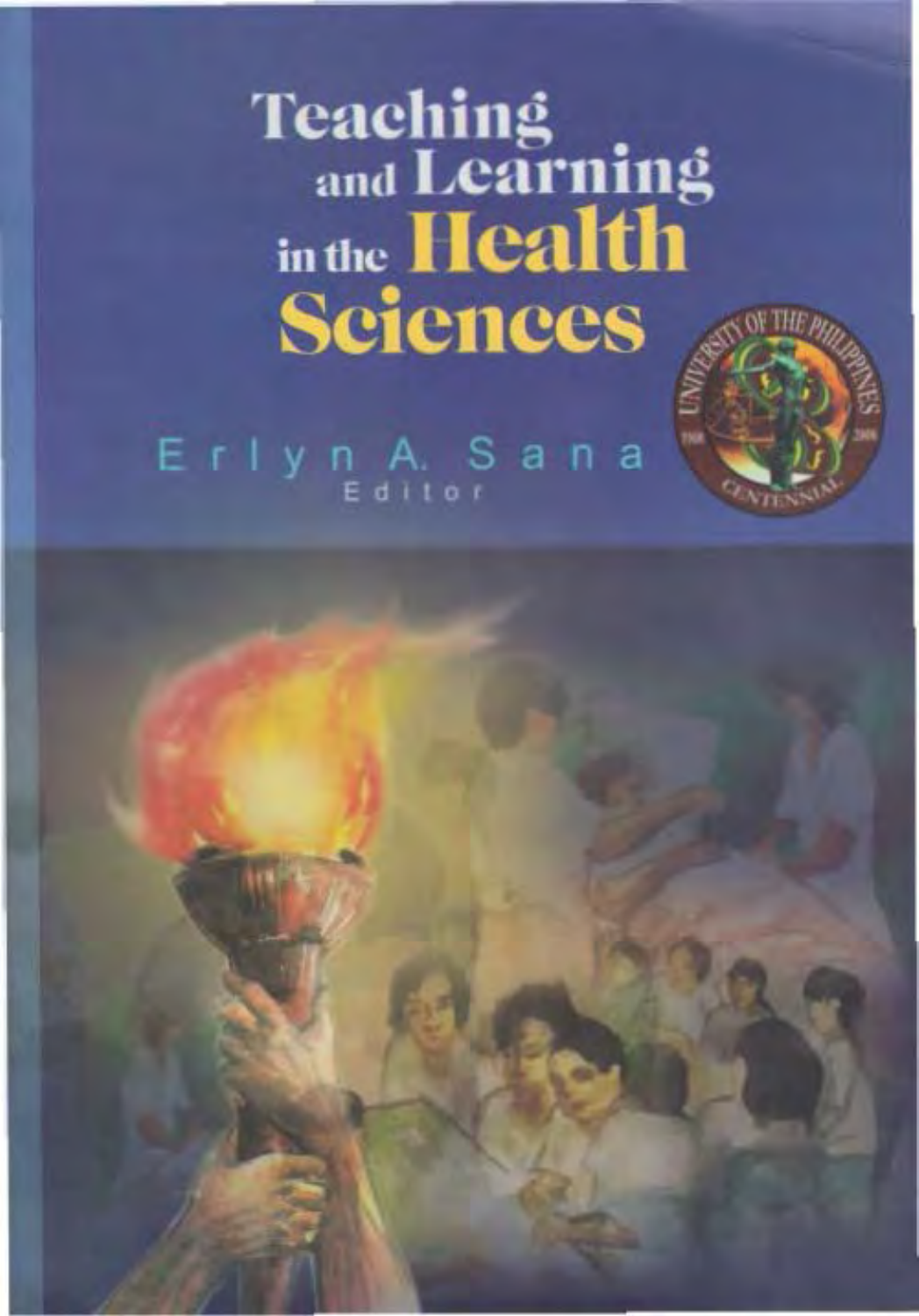## TEACHING AND LEARNING IN THE HEALTH SCIENCES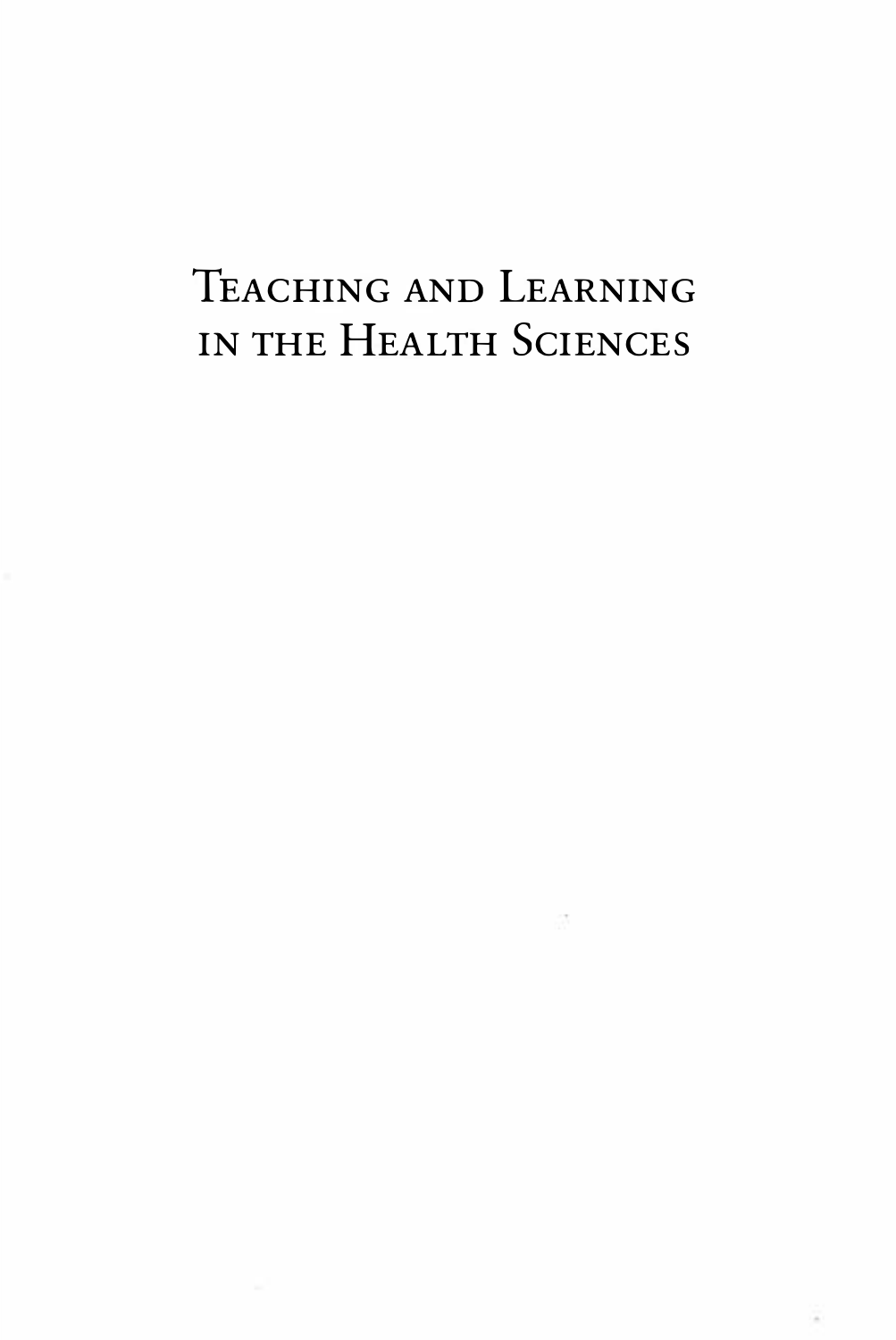# TEACHING AND LEARNING IN THE HEALTH SciENCES

Erlyn A. Sana EDITOR

Erlyn A. Sana Melflor A. Atienza Lupe F. Abarquez Nemuel S. Fajutagana Armando C. Crisostomo Maria Cecilia D. Alinea Jose Alvin P. Mojica Teresita C. Mendoza Nomar M. Alviar Angeles Tan-Alora CoNTRIBUTING AuTHORS

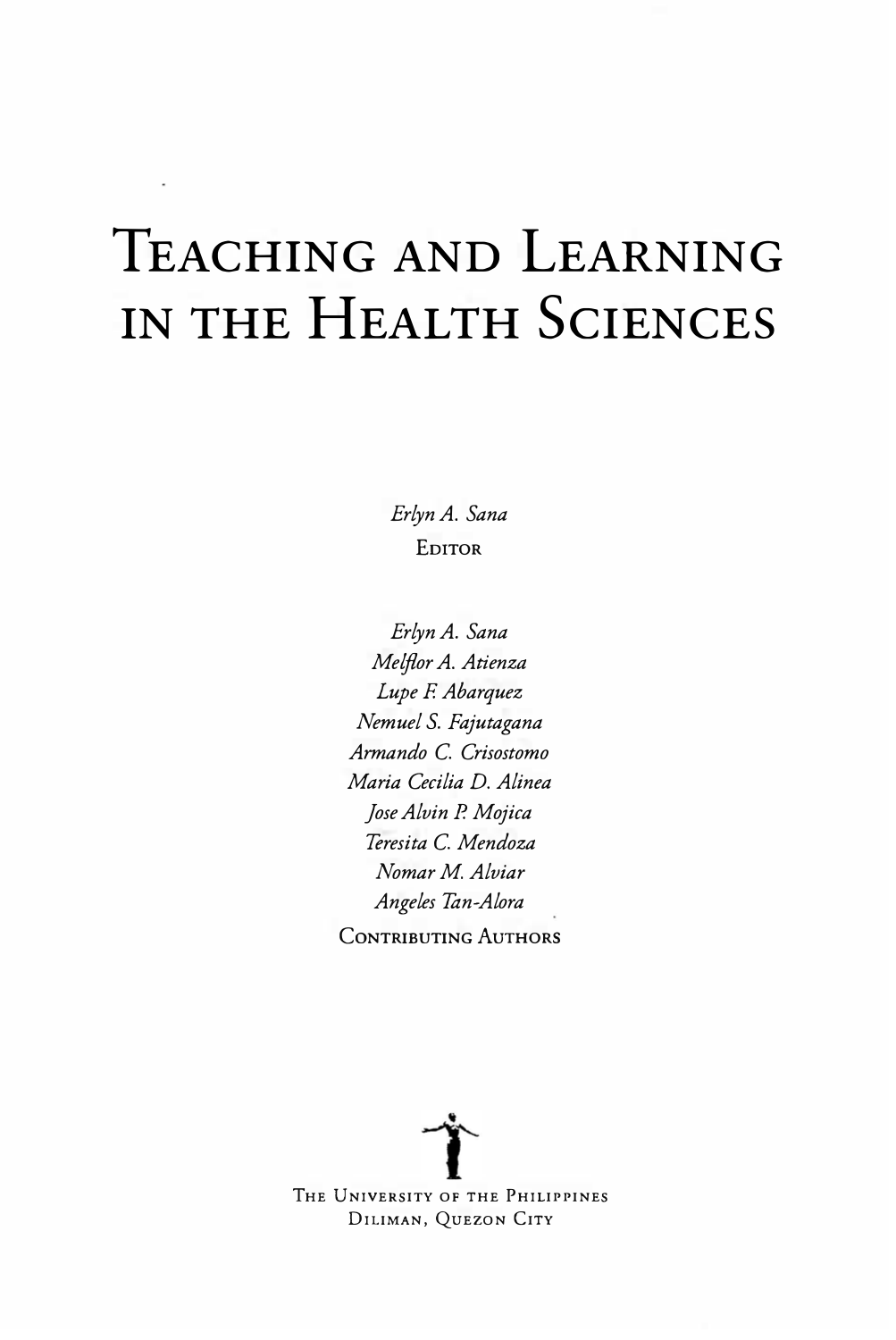THE UNIVERSITY OF THE PHILIPPINES PRESS E. de los Santos St., UP Campus, Diliman, Quezon City 1101 Tel. Nos.: 9282558, 9253243 E-mail: press@up.edu.ph

© 2010 by Erlyn A. Sana All rights reserved. No part of this publication may be reproduced, stored in a retrieval system, or transmitted, in any form or by any means, electronic, mechanical, photocopying, and/or otherwise, without the prior permission of the authors and the publisher.

The National Library of the Philippines CIP Data

Recommended entry:

Teaching and learning in the health sciences/ Erlyn A. Sana, editor.-- Quezon City: The University of the Philippines Press, c2010. p.; em.

1. Medical education. 2. Medical sciences. 3. Health education. I. Sana, Erlyn A.

R834 610.711 2010 P102010503 ISBN: 978-971-542-573-5

Book Design: Nicole Victoria

Printed in the Philippines by EC-tec Commercial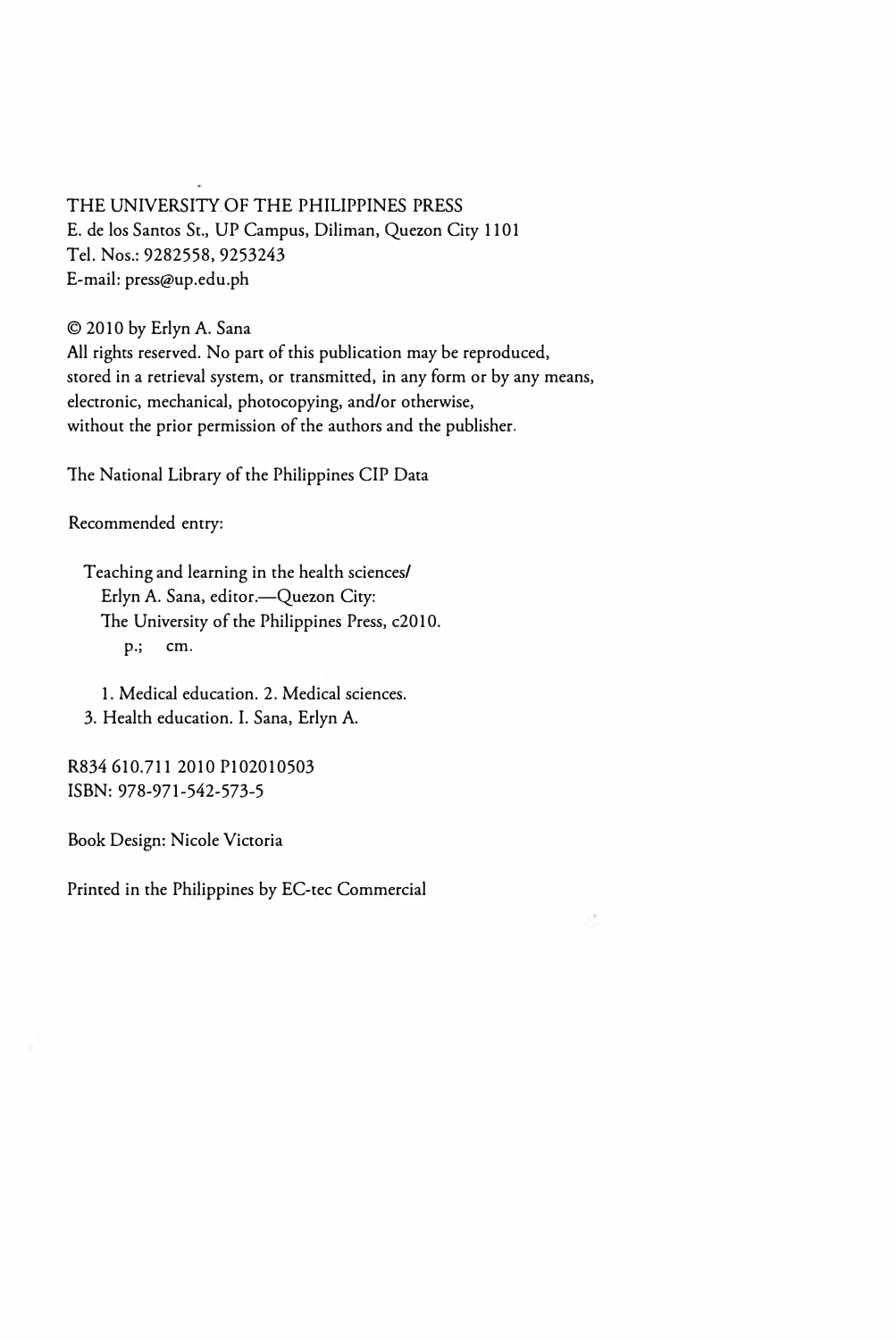## TABLE oF CoNTENTS

| List of Figures                                                                    | vii            |
|------------------------------------------------------------------------------------|----------------|
| List of Tables                                                                     | ix             |
|                                                                                    |                |
| Foreword                                                                           | xiii           |
| Preface                                                                            | xvii           |
|                                                                                    |                |
| Part 1. Teaching and Learning in the Health Sciences                               | $\mathbf{1}$   |
| Chapter 1. Teaching and Learning in Health Sciences Education · Erlyn A. Sana      | $\mathfrak{Z}$ |
| Chapter 2. Knowledge and the Cognitive Domain of Learning · Melflor A. Atienza     | 11             |
| Chapter 3. Attitudes, Values, and the Affective Domain of Learning · Erlyn A. Sana | 30             |
| Chapter 4. Skills and the Psychomotor Domain of Learning · Melflor A. Sana         | 49             |
| Chapter 5. The Lesson Plan Lupe F. Abarquez                                        | 67             |
| Part 2. Enhancing the Competence of Teachers in the Health Professions             | 93             |
| Chapter 6. Basic Delivery Skills .Melflor A. Atienza and Erlyn A. Sana             | 96             |
| Chapter 7. Strategies in Teaching Small Groups · Maria Cecilia D. Alinea           | 107            |
| Chapter 8. Strategies in Teaching Large Groups · Melflor A. Atienza                | 129            |
| Chapter 9. Clinical Teaching Strategies · Melflor A. Atienza                       | 140            |
| Chapter 10. Individualized Instruction · Erlyn A. Sana                             | 161            |
| Chapter 11. Instructional Media · Nomar M. Alviar                                  | 173            |
| Chapter 12. Evaluation in Health Science Education · Erlyn A. Sana                 | 182            |
| Chapter 13. Test Construction and Analysis · Armando C. Crisostomo                 | 203            |
| Part 3. Addressing Contemporary Issues in Health Professions Education             | 235            |
| Chapter 14. Curriculum Planning and Development · Lupe F. Abarquez                 | 238            |
| Chapter 15. Problem-Based Learning · Nemuel S. Fajutagana                          | 274            |
| Chapter 16. Community-oriented Health Science Education                            | 286            |
| Teresita C. Mendoza                                                                |                |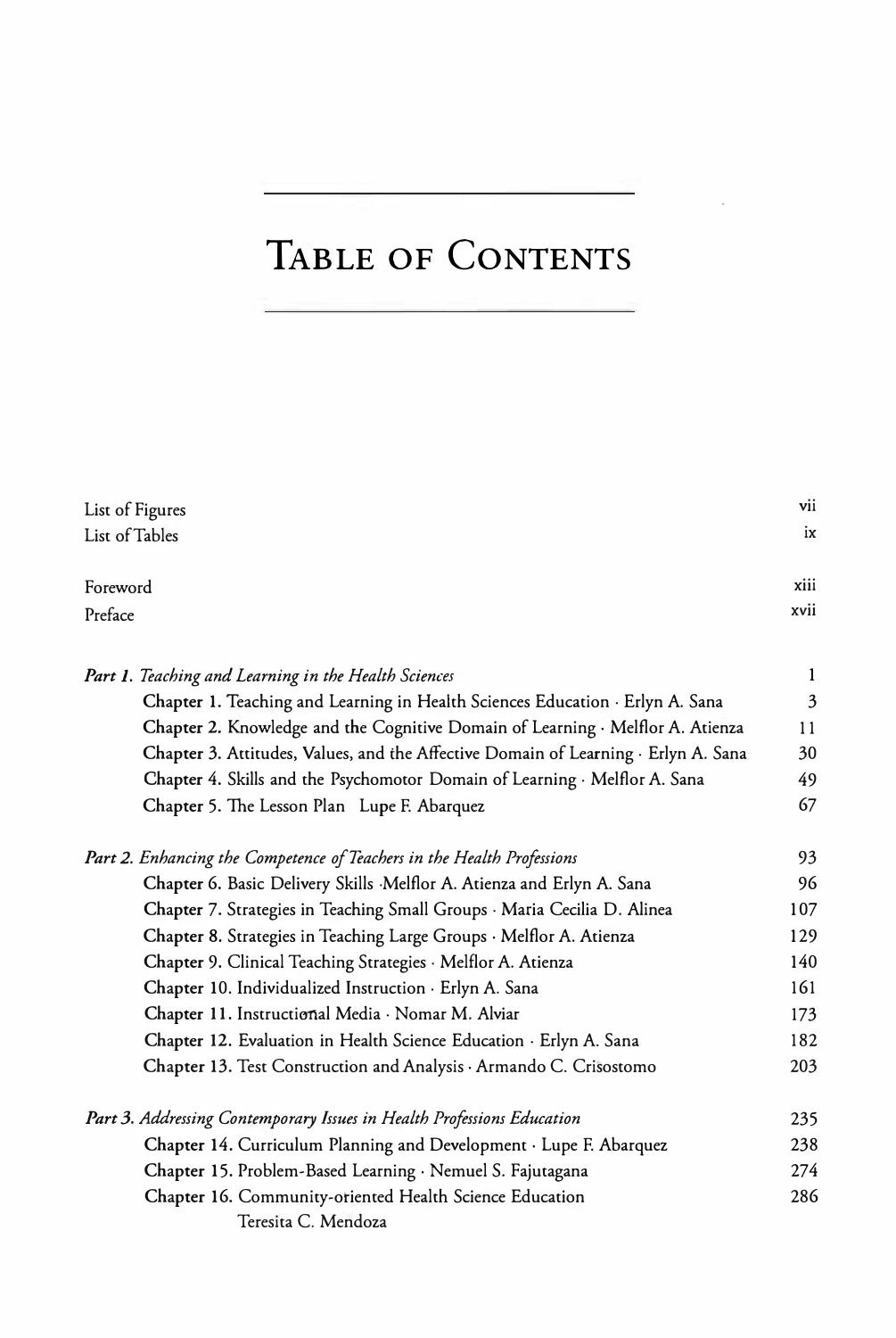| Chapter 17. The Learner in the Health Science School: Selection of Students       | 300 |
|-----------------------------------------------------------------------------------|-----|
| Jose Alvin P. Mojica                                                              |     |
| Chapter 18. Evaluation of Teachers in the Health Professions · Erlyn A. Sana      | 312 |
| Chapter 19. Research in Health Professions Education                              |     |
| Unit 1. Development of a Research Problem · Erlyn A. Sana                         | 333 |
| Unit 2. Research Methodology · Melflor A. Atienza and                             | 352 |
| Erlyn A. Sana                                                                     |     |
| Unit 3. Analysis of Data · Melflor A. Atienza and Erlyn A. Sana                   | 390 |
| Chapter 20. Part I. The Health Professions Teacher as Manager and Administrator . | 414 |
| Nemuel S. Fajutagana                                                              |     |
| Part II. Reflections on the Physician as Educator · Angeles Tan-Alora             | 426 |
| About the Editor/Contributors                                                     | 461 |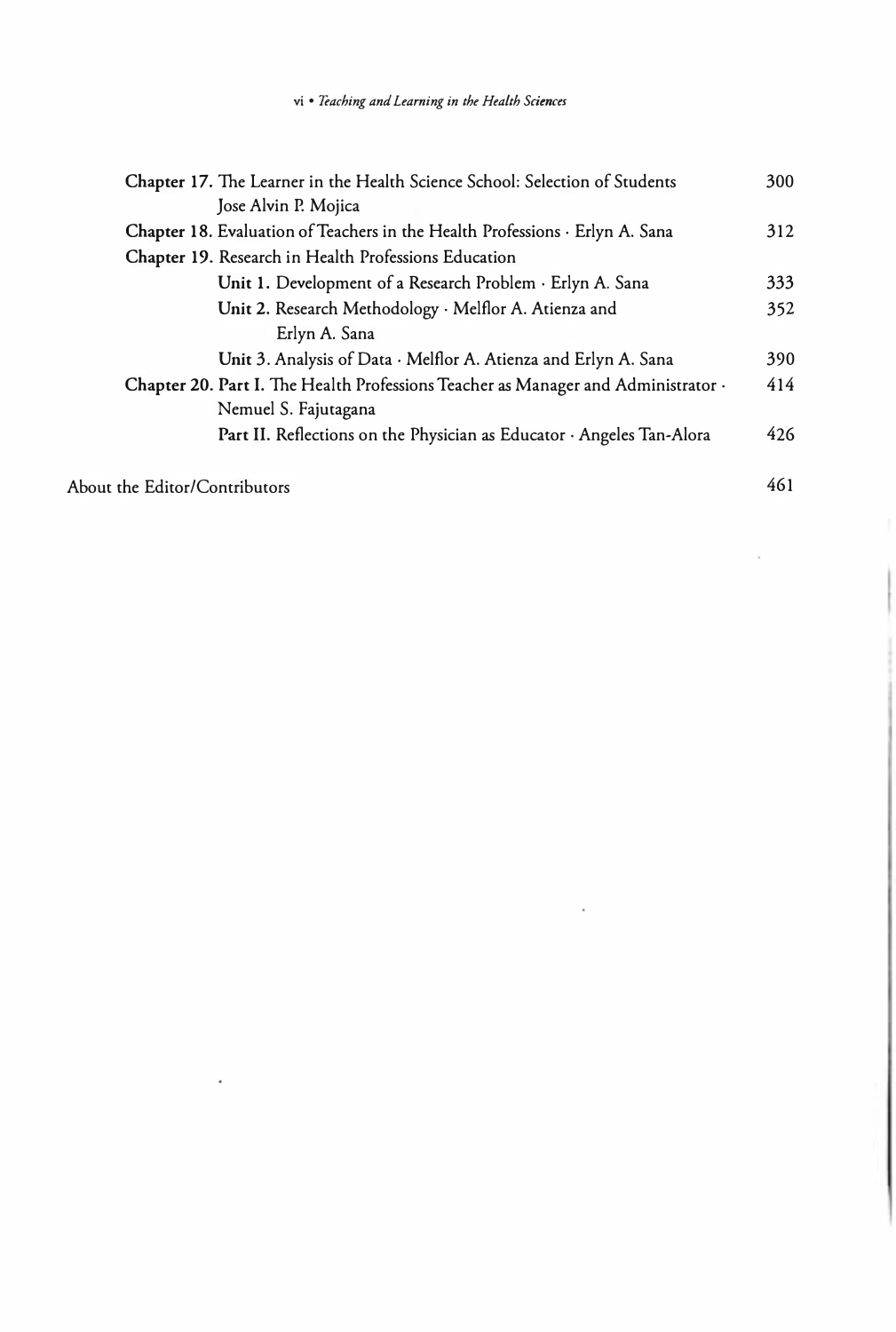| Chapter 17. The Learner in the Health Science School: Selection of Students       | 300 |
|-----------------------------------------------------------------------------------|-----|
| Jose Alvin P. Mojica                                                              |     |
| Chapter 18. Evaluation of Teachers in the Health Professions · Erlyn A. Sana      | 312 |
| Chapter 19. Research in Health Professions Education                              |     |
| Unit 1. Development of a Research Problem · Erlyn A. Sana                         | 333 |
| Unit 2. Research Methodology · Melflor A. Atienza and                             | 352 |
| Erlyn A. Sana                                                                     |     |
| Unit 3. Analysis of Data · Melflor A. Atienza and Erlyn A. Sana                   | 390 |
| Chapter 20. Part I. The Health Professions Teacher as Manager and Administrator . | 414 |
| Nemuel S. Fajutagana                                                              |     |
| Part II. Reflections on the Physician as Educator · Angeles Tan-Alora             | 426 |
| About the Editor/Contributors                                                     | 461 |

 $\overline{a}$ 

 $\ddot{\phantom{0}}$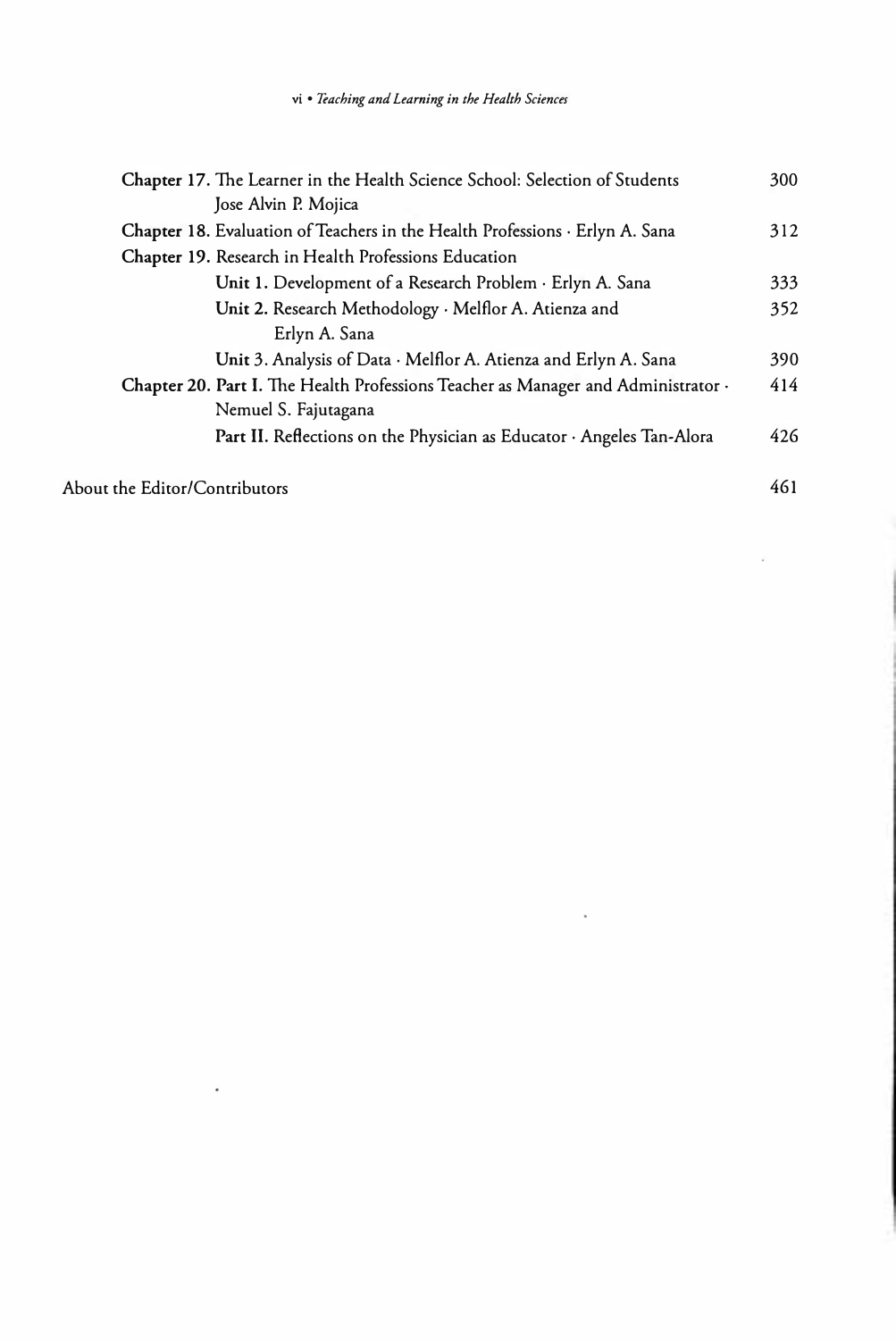| Figure 11-1. Shannon-Weaver communication model                                                                                   | 174 |
|-----------------------------------------------------------------------------------------------------------------------------------|-----|
| Figure 11-2. Expanded Shannon-Weaver communication model                                                                          | 174 |
| Figure 11-3. Interaction between audiovisual media and the learner                                                                | 175 |
| Figure 13-1. Anatomy of a multiple choice question                                                                                | 212 |
| Figure 14-1. Elements of a curriculum                                                                                             | 240 |
| Figure 14-2. Curriculum-instruction continuum                                                                                     | 241 |
| Figure 14-3. Elements of instructional design                                                                                     | 241 |
| Figure 14-4. Contexts in the practice of the health professions                                                                   | 242 |
| Figure 14-5. Context of considerations in curricular needs assessment                                                             | 245 |
| Figure 14-6. Continuum of competencies                                                                                            | 252 |
| Figure 14-7. Competency-based approach to formulating curricular and level objectives: An<br>illustration from the BSN curriculum | 253 |
| Figure 14-8. SPICES model                                                                                                         | 254 |
| Figure 14-9. Building blocks design                                                                                               | 257 |
| Figure 14-10. Branching design                                                                                                    | 257 |
| Figure 14-11. Spiral design                                                                                                       | 257 |
| Figure 14-12. Specific tasks or skills design                                                                                     | 258 |
| Figure 14-13. Process-pattern design                                                                                              | 258 |
| Figure 14-14. Horizontal integration: An example from the UPCM curriculum                                                         | 259 |
| Figure 14-15. Vertical integration: An example from the UPCM integrated curriculum                                                | 259 |
| Figure 14-16. Integrated course: An example from the UPCM integrated curriculum                                                   | 259 |
| Figure 14-17. The spiral curriculum                                                                                               | 260 |
| Figure 14-18. Spiral curriculum showing multiple organizing strands                                                               | 261 |
| Figure 14-19. Nursing curriculum framework: An example of curricular organization                                                 | 262 |
| Figure 15-1. Example of system integration (Respiratory)                                                                          | 276 |
| Figure 16-1. The stepladder curriculum of the School of Health Sciences                                                           | 291 |
| Figure 17-1. Factors affecting student selection                                                                                  | 301 |
| Figure 19-1. The research milieu of health professions education                                                                  | 336 |
| Figure 19-2. Sample conceptual model                                                                                              | 345 |
| Figure 19-3. Various dimensions of observation                                                                                    | 383 |
| Figure 19-4. Opening menu of Microsoft Excel                                                                                      | 393 |
| Figure 19-5. OBAS as a learning environment                                                                                       | 410 |
| Figure 19-6. Axis of the concept map of the standard of performance                                                               | 412 |
| Figure 19-7. Axis of the concept of dependence of interns on their peers                                                          | 413 |
| Figure 20-1. Steps involved in the planning process                                                                               | 418 |
| Figure 20-2. Fishbone template                                                                                                    | 420 |
| Figure 20-3. Sample fishbone analysis of a school problem                                                                         | 421 |
| Figure 20-4. Statement of goals and objectives according to the level of implementation                                           | 423 |
| Figure 20-5. From force field analysis to formulating strategic objectives                                                        | 426 |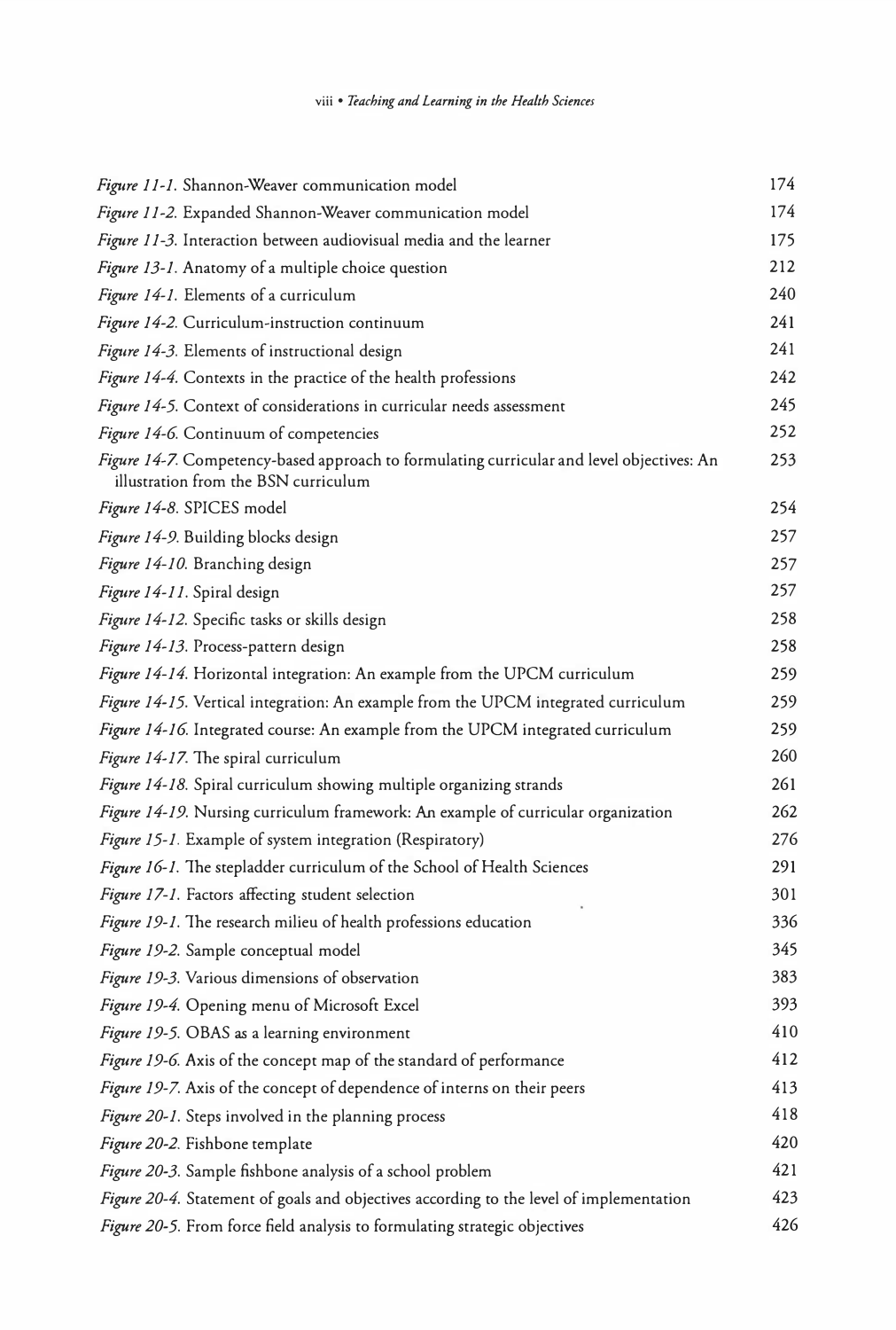#### LIST OF FIGURES

| <i>Figure 1-1</i> . The processes of learning                                                                         | 4   |
|-----------------------------------------------------------------------------------------------------------------------|-----|
| Figure 1-2. Food chain in Ward X: By order of harassment                                                              | 6   |
| Figure 1-3. Information processing theory of learning                                                                 | 7   |
| Figure 3-1. Schematic diagram of attitudes                                                                            | 32  |
| Figure 3-2. Continuum of indicators used to observe attitudes                                                         | 33  |
| Figure 3-3. Taxonomy of the affective domain of learning (Including the common indicators used)                       | 35  |
| Figure 3-4. Sample terminal attitudinal objectives on thoroughness                                                    | 39  |
| Figure 3-5. Continuum of strategies in teaching attitudes                                                             | 41  |
| Figure 5-1. Elements and steps of instructional design                                                                | 68  |
| Figure 5-2. Distinction between curricular and learning objectives                                                    | 70  |
| Figure 5-3. Clinical reasoning process for physical therapists                                                        | 73  |
| Figure 5-4. Dietary considerations for clients with renal calculi                                                     | 73  |
| Figure 5-5. Genito-urinary system                                                                                     | 74  |
| Figure 5-6. Principles of cancer management                                                                           | 75  |
| Figure 5-7. Processes of learning and instructional purposes                                                          | 76  |
| Figure 5-8. Factors affecting the degree of instructional support                                                     | 80  |
| Figure 5-9. Assessment of student learning                                                                            | 82  |
| Figure 7-1. Group dynamics in buzz groups                                                                             | 116 |
| Figure 7-2. Crossover groups—Regrouping of original ABCD groups into another set of groups<br>of similar letters      | 117 |
| Figure 7-3. Group dynamics in snowballing                                                                             | 118 |
| Figure 7-4. Fishbowl setup                                                                                            | 119 |
| Figure 7-5. Group dynamics in roundtable discussions                                                                  | 120 |
| Figure 7-6. Circulating questioning                                                                                   | 120 |
| Figure 9-1. Experience cycle of the clinical learning cycle                                                           | 150 |
| Figure 9-2. Explanation cycle of the clinical learning cycle                                                          | 156 |
| Figure 10-1. Blending of teacher authority and student autonomy as bases in choosing teaching-<br>learning strategies | 163 |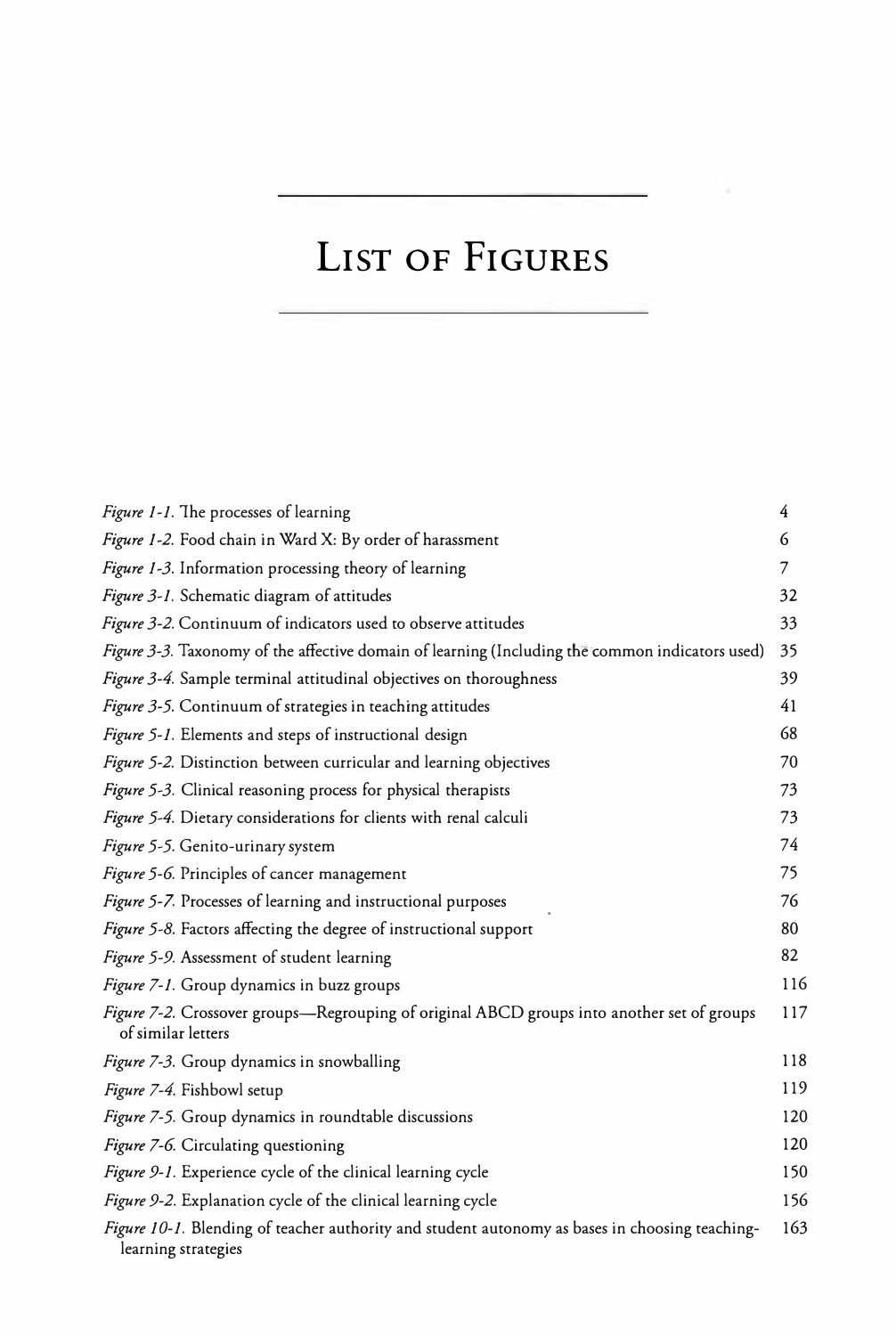### LIST OF TABLES

| <i>Table 1-1</i> . The activities of teaching                                                                                                      | 8   |
|----------------------------------------------------------------------------------------------------------------------------------------------------|-----|
| Table 2-1. Major types of the knowledge dimension, their definitions, and examples -                                                               | 15  |
| Table 2-2. Cognitive processes, their definitions, and examples                                                                                    | 15  |
| Table 2-3. Knowledge and cognitive process dimensions                                                                                              | 16  |
| Table 2-4. Instructional events in teaching conceptual knowledge                                                                                   | 21  |
| Table 2-5. Instructional events in teaching procedural knowledge                                                                                   | 26  |
| Table 3-1. Sample attitude indicators showing the value of compassion to patients<br>according to the taxonomy of the affective domain of learning | 38  |
| Table 3-2. Sample terminal objectives on thoroughness according to the taxonomy<br>of the affective domain of learning                             | 40  |
| Table 3-3. Values clarification strategies                                                                                                         | 43  |
| Table 3-4. Final exercise                                                                                                                          | 44  |
| Table 4-1. Competencies and objectives for the psychomotor domain                                                                                  | 55  |
| Table 4-2. Instructional events in teaching psychomotor skills                                                                                     | 59  |
| Table 4-3. Threshold procedure number for various endoscopic procedures and the required<br>number by the different professional societies         | 63  |
| Table 4-4. The different levels of the three domains of learning                                                                                   | 64  |
| Table 5-1. Comparative table of the organization of content in a nursing curriculum<br>and a nursing course                                        | 72  |
| Table 5-2. Assumptions and learning principles in adult learning                                                                                   | 76  |
| Table 5-3. Instructional functions and their corresponding activities                                                                              | 81  |
| Table 6-1. Types of questions and questioning techniques                                                                                           | 104 |
| Table 7-1. Roles of a facilitator in a small group learning setting                                                                                | 111 |
| Table 7-2. Task and maintenance roles of group members                                                                                             | 111 |
| Table 7-3. Stages of group formation and their corresponding content and processes                                                                 | 113 |
| Table 7-4. Suggested way of quantitatively assessing the performance of students<br>in a small group setting                                       | 123 |
| Table 8-1. Topics for the basic DOTS workshop and the corresponding learning process involved                                                      | 136 |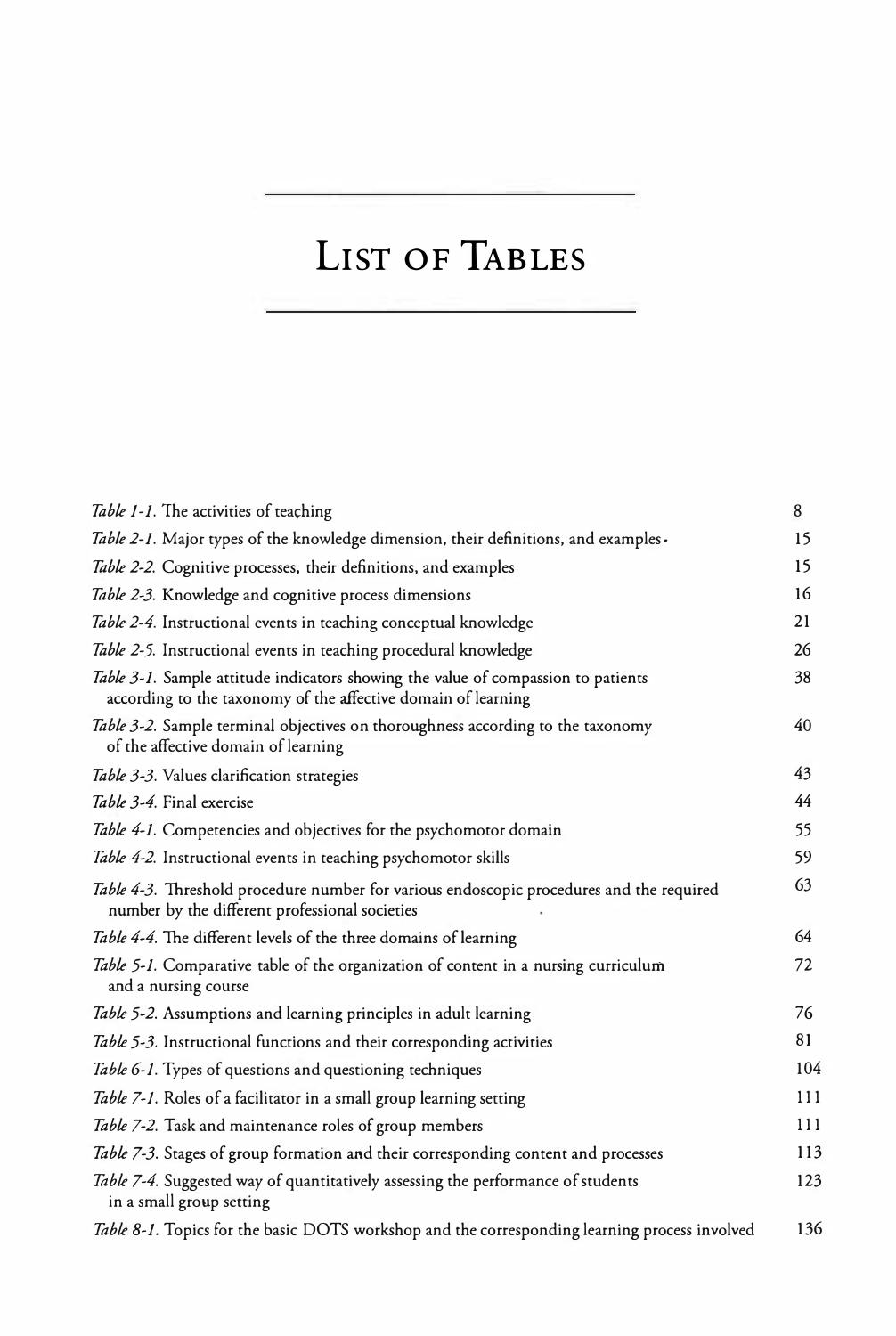| Table 9-1. Learning processes, instructional events, teaching skills, and clinical microskills                           | 148 |
|--------------------------------------------------------------------------------------------------------------------------|-----|
| Table 10-1. Sample objective and subject matter for RLE of second year nursing students                                  | 162 |
| Table 10-2. Continuum of individualized instruction strategies                                                           | 164 |
| Table 10-3. Sample outputs of students in a self-discovery learning class                                                | 165 |
| Table 11-1. Expanded events of instruction                                                                               | 176 |
| Table 12-1. Comparison between educational evaluation and research                                                       | 185 |
| Table 12-2. Differences between formative and summative evaluations                                                      | 187 |
| Table 12-3. Sample monitoring evaluation matrix of the integration of TB-DOTS in Philippine<br>medical curricula         | 193 |
| Table 12-4. Focus, management decisions, and objectives of the CIPP evaluation model                                     | 195 |
| Table 12-5. Excerpts from the matrix of the CIPP evaluation model of the MSCE                                            | 196 |
| Table 12-6. Learning outcomes and how they can be assessed                                                               | 198 |
| Table 12-7. Common approaches in assessing attitudes as learning outcomes                                                | 198 |
| Table 13-1. Example of a two-way table of a test blueprint for the certifying examination in<br>colon and rectal surgery | 208 |
| Table 13-2. Comparison of norm-reference and criterion-reference systems of grading                                      | 228 |
| Table 13-3. Relevance, difficulty, and expected success on test items                                                    | 229 |
| Table 13-4. Example of determining the MPL using Ebel's method                                                           | 230 |
| Table 14-1. Breakdown of sample responsibilities and tasks                                                               | 249 |
| Table 14-2. Example of breakdown, from tasks to knowledge                                                                | 250 |
| Table 14-3. Example of condition, performance, and responsibilities                                                      | 250 |
| Table 14-4.Differences between professional and student competencies                                                     | 250 |
| Table 14-5. Example of identifying and categorizing curricular problems                                                  | 254 |
| Table 14-6. Basic science matrix of the competency-based curriculum of Brown University<br>School of Medicine            | 256 |
| Table 14-7. Clinical medicine matrix of the competency-based curriculum of Brown University<br>School of Medicine        | 256 |
| Table 14-8. Eleven steps or stages in the multi-professional education continuum                                         | 269 |
| Table 15-1. First year: System integration: Six weeks per module                                                         | 280 |
| Table 15-2. Synthesis of the seven-jump, instructional events, and cognitive effects                                     | 281 |
| Table 16-1. Approaches to medical care and the roles of health personnel                                                 | 288 |
| Table 16-2. Organization of field attachments by year of study at the University of Zimbabwe                             | 294 |
| Table 17-1. Characteristics of cognitive and noncognitive selection tools                                                | 305 |
| Table 18-1. Principles of adult learning and their implications on instructional designing in the<br>health professions  | 315 |
| Table 18-2. General purposes of teacher evaluation                                                                       | 318 |
| Table 18-3. Faculty career stages and their characteristics                                                              | 319 |
| Table 18-4. Basic expectations in teachers and types of data needed as instructional designers                           | 320 |
| Table 18-5. Basic expectations in teachers and types of data needed in classroom management                              | 321 |